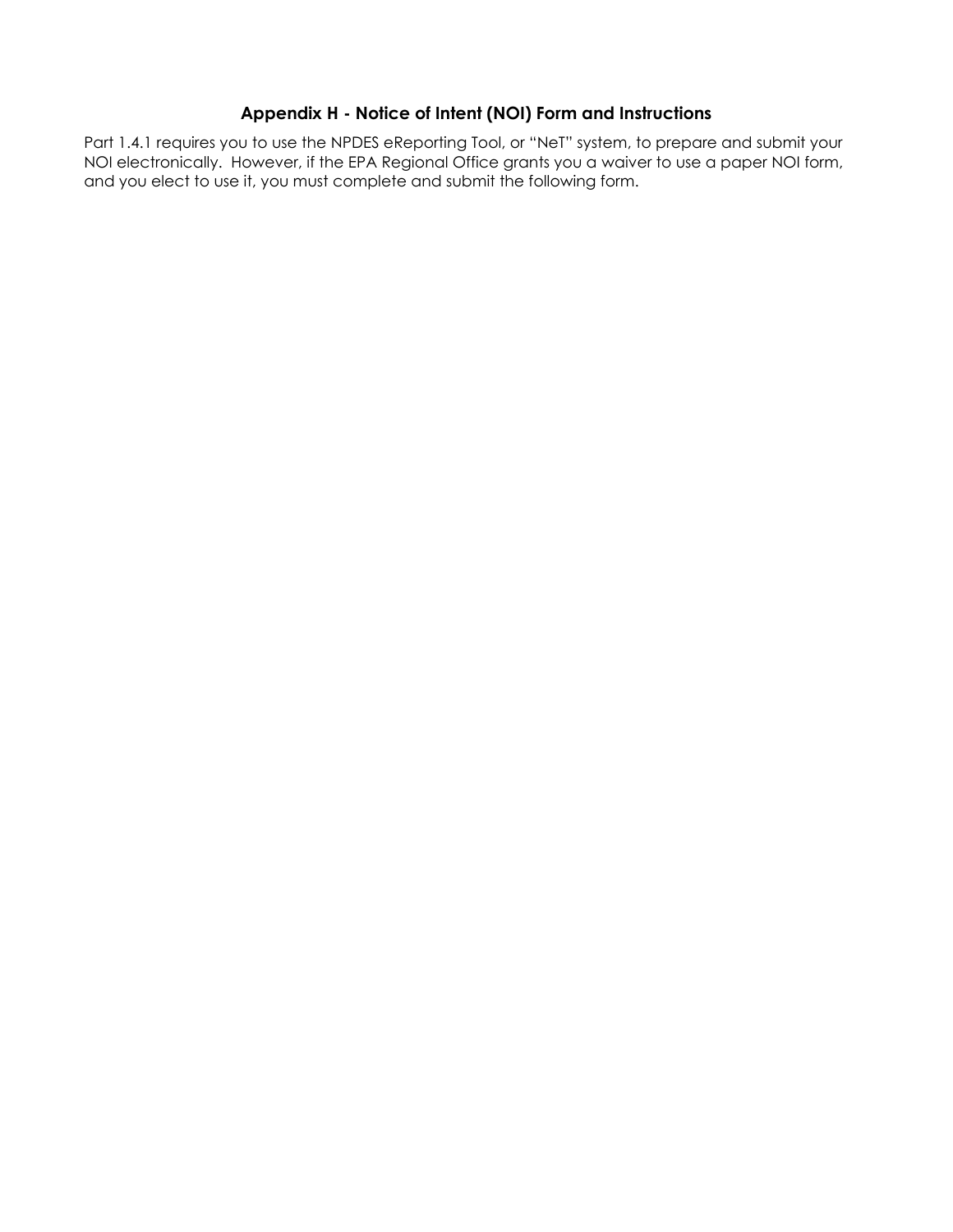| <b>NPDES</b><br>Form<br>3510-9 | EPA                                                                                                                                                                                                                                                                                  |                                                                                                                                                                                                                                                                                                                                                                                                                                                                                                                                                                                                                                                                                                                                                                                                                                                                                                                                                                       | <b>U.S. Environmental Protection Agency</b><br>OMB No.<br>Washington, DC 20460<br>2040-0305<br>Exp. Date<br>Notice of Intent for the 2022 NPDES Construction General Permit |       |           |                                                                                          |  |              |  |  |  |
|--------------------------------|--------------------------------------------------------------------------------------------------------------------------------------------------------------------------------------------------------------------------------------------------------------------------------------|-----------------------------------------------------------------------------------------------------------------------------------------------------------------------------------------------------------------------------------------------------------------------------------------------------------------------------------------------------------------------------------------------------------------------------------------------------------------------------------------------------------------------------------------------------------------------------------------------------------------------------------------------------------------------------------------------------------------------------------------------------------------------------------------------------------------------------------------------------------------------------------------------------------------------------------------------------------------------|-----------------------------------------------------------------------------------------------------------------------------------------------------------------------------|-------|-----------|------------------------------------------------------------------------------------------|--|--------------|--|--|--|
|                                |                                                                                                                                                                                                                                                                                      | Submission of this Notice of Intent (NOI) constitutes notice that the operator identified in Section III of this form requests authorization to discharge<br>pursuant to the NPDES Construction General Permit (CGP) permit number identified in Section II of this form. Submission of this NOI also constitutes notice<br>that the operator identified in Section III of this form meets the eligibility requirements of Part 1.1 CGP for the project identified in Section IV of this form.<br>Permit coverage is required prior to commencement of construction activity until you are eligible to terminate coverage as detailed in Part 8 of the CGP.<br>To obtain authorization, you must submit a complete and accurate NOI form. Discharges are not authorized if your NOI is incomplete or inaccurate or if<br>you were never eligible for permit coverage. Refer to the instructions at the end of this form.<br>SECTION I. APPROVAL TO USE PAPER NOI FORM |                                                                                                                                                                             |       |           |                                                                                          |  | 01/31/2025   |  |  |  |
|                                |                                                                                                                                                                                                                                                                                      | Have you been granted a waiver from electronic reporting from the Regional Office*?<br>$\Box$ Yes<br>$\square$ No                                                                                                                                                                                                                                                                                                                                                                                                                                                                                                                                                                                                                                                                                                                                                                                                                                                     |                                                                                                                                                                             |       |           |                                                                                          |  |              |  |  |  |
|                                | If yes, check which waiver you have been granted, the name of the EPA Regional Office staff person who granted the waiver, and the date of<br>approval:                                                                                                                              |                                                                                                                                                                                                                                                                                                                                                                                                                                                                                                                                                                                                                                                                                                                                                                                                                                                                                                                                                                       |                                                                                                                                                                             |       |           |                                                                                          |  |              |  |  |  |
| Paper NOI Form                 | $\Box$ The owner/operator's headquarters is physically located in a geographic area (i.e., ZIP code or census tract) that is<br>identified as under-served for broadband Internet access in the most recent report from the Federal Communications<br>Commission.<br>Waiver granted: |                                                                                                                                                                                                                                                                                                                                                                                                                                                                                                                                                                                                                                                                                                                                                                                                                                                                                                                                                                       |                                                                                                                                                                             |       |           |                                                                                          |  |              |  |  |  |
|                                |                                                                                                                                                                                                                                                                                      | $\Box$ The owner/operator has issues regarding available computer access or computer capability.<br>Name of EPA staff person that granted the waiver                                                                                                                                                                                                                                                                                                                                                                                                                                                                                                                                                                                                                                                                                                                                                                                                                  |                                                                                                                                                                             |       |           | Date approval obtained (MM/DD/YYYY)                                                      |  |              |  |  |  |
|                                |                                                                                                                                                                                                                                                                                      |                                                                                                                                                                                                                                                                                                                                                                                                                                                                                                                                                                                                                                                                                                                                                                                                                                                                                                                                                                       |                                                                                                                                                                             |       |           |                                                                                          |  |              |  |  |  |
|                                |                                                                                                                                                                                                                                                                                      | * Note: You are required to obtain approval from the applicable Regional Office prior to using this paper NOI form. If you have not obtained a<br>waiver, you must file this form electronically using the NPDES eReporting Tool (NeT).                                                                                                                                                                                                                                                                                                                                                                                                                                                                                                                                                                                                                                                                                                                               |                                                                                                                                                                             |       |           |                                                                                          |  |              |  |  |  |
| Permit                         | <b>SECTION II. PERMIT INFORMATION</b><br><b>NPDES ID (EPA Use Only)</b>                                                                                                                                                                                                              |                                                                                                                                                                                                                                                                                                                                                                                                                                                                                                                                                                                                                                                                                                                                                                                                                                                                                                                                                                       |                                                                                                                                                                             |       |           | Master Permit Number (see Appendix B of the CGP for the list of eligible permit numbers) |  |              |  |  |  |
|                                | SECTION III. OPERATOR INFORMATION<br><b>Operator Name</b>                                                                                                                                                                                                                            |                                                                                                                                                                                                                                                                                                                                                                                                                                                                                                                                                                                                                                                                                                                                                                                                                                                                                                                                                                       |                                                                                                                                                                             |       |           |                                                                                          |  |              |  |  |  |
|                                | Are you requesting coverage under this NOI as a "Federal Operator" or for a "Federal Facility" as defined in<br>$\Box$ Yes<br>Appendix A?                                                                                                                                            |                                                                                                                                                                                                                                                                                                                                                                                                                                                                                                                                                                                                                                                                                                                                                                                                                                                                                                                                                                       |                                                                                                                                                                             |       |           |                                                                                          |  | $\square$ No |  |  |  |
|                                | <b>Mailing Address</b><br>Street                                                                                                                                                                                                                                                     |                                                                                                                                                                                                                                                                                                                                                                                                                                                                                                                                                                                                                                                                                                                                                                                                                                                                                                                                                                       |                                                                                                                                                                             |       |           |                                                                                          |  |              |  |  |  |
|                                |                                                                                                                                                                                                                                                                                      |                                                                                                                                                                                                                                                                                                                                                                                                                                                                                                                                                                                                                                                                                                                                                                                                                                                                                                                                                                       |                                                                                                                                                                             |       |           |                                                                                          |  |              |  |  |  |
|                                | City                                                                                                                                                                                                                                                                                 |                                                                                                                                                                                                                                                                                                                                                                                                                                                                                                                                                                                                                                                                                                                                                                                                                                                                                                                                                                       |                                                                                                                                                                             | State |           | <b>ZIP Code</b>                                                                          |  |              |  |  |  |
| Operator Information           | County or Similar Government Division                                                                                                                                                                                                                                                |                                                                                                                                                                                                                                                                                                                                                                                                                                                                                                                                                                                                                                                                                                                                                                                                                                                                                                                                                                       |                                                                                                                                                                             |       |           |                                                                                          |  |              |  |  |  |
|                                |                                                                                                                                                                                                                                                                                      | Operator Point of Contact Information:                                                                                                                                                                                                                                                                                                                                                                                                                                                                                                                                                                                                                                                                                                                                                                                                                                                                                                                                |                                                                                                                                                                             |       |           |                                                                                          |  |              |  |  |  |
|                                | First Name                                                                                                                                                                                                                                                                           |                                                                                                                                                                                                                                                                                                                                                                                                                                                                                                                                                                                                                                                                                                                                                                                                                                                                                                                                                                       | Middle Initial                                                                                                                                                              |       | Last Name |                                                                                          |  |              |  |  |  |
|                                | Title                                                                                                                                                                                                                                                                                |                                                                                                                                                                                                                                                                                                                                                                                                                                                                                                                                                                                                                                                                                                                                                                                                                                                                                                                                                                       |                                                                                                                                                                             |       |           |                                                                                          |  |              |  |  |  |
|                                | Phone Number                                                                                                                                                                                                                                                                         |                                                                                                                                                                                                                                                                                                                                                                                                                                                                                                                                                                                                                                                                                                                                                                                                                                                                                                                                                                       | <b>Email Address</b>                                                                                                                                                        |       |           |                                                                                          |  |              |  |  |  |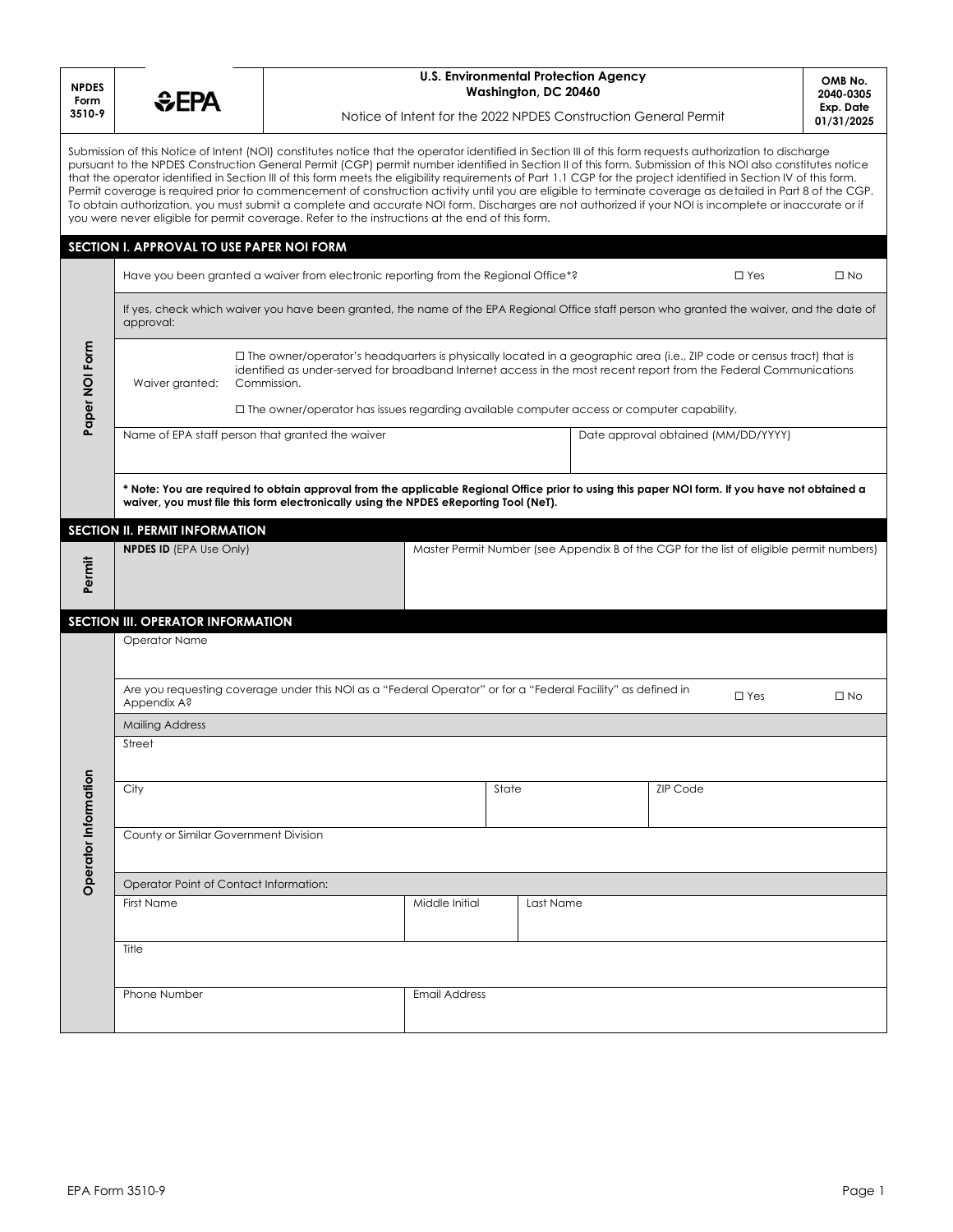|                      | Complete if NOI was prepared by someone other than the certifier:                                                                                         |                             |                |       |                                                        |                 |                   |                   |  |  |
|----------------------|-----------------------------------------------------------------------------------------------------------------------------------------------------------|-----------------------------|----------------|-------|--------------------------------------------------------|-----------------|-------------------|-------------------|--|--|
| NOI Preparer         | <b>First Name</b>                                                                                                                                         |                             | Middle Initial |       | Last Name                                              |                 |                   |                   |  |  |
|                      | Organization                                                                                                                                              |                             |                |       |                                                        |                 |                   |                   |  |  |
|                      |                                                                                                                                                           |                             |                |       |                                                        |                 |                   |                   |  |  |
|                      | Phone number                                                                                                                                              |                             | Email address  |       |                                                        |                 |                   |                   |  |  |
|                      |                                                                                                                                                           |                             |                |       |                                                        |                 |                   |                   |  |  |
|                      | SECTION IV. PROJECT/SITE INFORMATION<br>Project/Site Name                                                                                                 |                             |                |       |                                                        |                 |                   |                   |  |  |
|                      |                                                                                                                                                           |                             |                |       |                                                        |                 |                   |                   |  |  |
|                      | Street/Location                                                                                                                                           |                             |                |       |                                                        |                 |                   |                   |  |  |
|                      |                                                                                                                                                           |                             |                |       |                                                        |                 |                   |                   |  |  |
|                      | City                                                                                                                                                      |                             |                | State |                                                        | <b>ZIP Code</b> |                   |                   |  |  |
|                      | County or Similar Government Division:                                                                                                                    |                             |                |       |                                                        |                 |                   |                   |  |  |
|                      |                                                                                                                                                           |                             |                |       |                                                        |                 |                   |                   |  |  |
| Project/Site Address | For the project/site you are seeking permit coverage, provide the following information:                                                                  |                             |                |       |                                                        |                 |                   |                   |  |  |
|                      | Latitude (in decimal degrees to four decimal places):                                                                                                     |                             |                |       | Longitude (in decimal degrees to four decimal places): |                 |                   |                   |  |  |
|                      |                                                                                                                                                           |                             | $\circ N$      |       |                                                        |                 |                   | $\circ w$         |  |  |
|                      | Latitude/Longitude Data Source:                                                                                                                           | $\Box$ Map                  | $\Box$ GPS     |       | □ Other (Specify):                                     |                 |                   |                   |  |  |
|                      | Horizontal Reference Datum:<br>$\square$ NAD 27<br>$\square$ NAD 83<br>$\Box$ WGS 84                                                                      |                             |                |       |                                                        |                 |                   |                   |  |  |
|                      | Is your site located in Indian country lands, or on a property of religious or cultural significance to an Indian Tribe?<br>$\square$ Yes<br>$\square$ No |                             |                |       |                                                        |                 |                   |                   |  |  |
|                      | If yes, provide the name of the Indian Tribe associated with the area of Indian country (including name of Indian reservation, if applicable), or if      |                             |                |       |                                                        |                 |                   |                   |  |  |
| Site Information     | not in Indian country, provide the name of the Indian Tribe associated with the property:                                                                 |                             |                |       |                                                        |                 |                   |                   |  |  |
|                      |                                                                                                                                                           |                             |                |       |                                                        |                 |                   |                   |  |  |
|                      | Estimated Project Start Date (MM/DD/YYYY)                                                                                                                 |                             |                |       | Estimated Project Completion Date (MM/DD/YYYY)         |                 |                   |                   |  |  |
|                      |                                                                                                                                                           |                             |                |       |                                                        |                 |                   |                   |  |  |
|                      | Estimated Area to be Disturbed (to the nearest quarter acre):                                                                                             |                             |                |       |                                                        |                 |                   |                   |  |  |
|                      |                                                                                                                                                           |                             |                |       |                                                        |                 |                   |                   |  |  |
|                      | Type of Construction Site                                                                                                                                 | □ Single-Family Residential |                |       | □ Multi-Family Residential                             | □ Commercial    |                   |                   |  |  |
|                      | (check all that apply):                                                                                                                                   | $\Box$ Industrial           |                |       | $\Box$ Institutional                                   |                 | □ Highway or Road |                   |  |  |
| Project Information  |                                                                                                                                                           | $\Box$ Utility              |                |       | □ Other (Specify):                                     |                 |                   |                   |  |  |
|                      | Was the pre-development land use used for agriculture (see Appendix A for definition of "agricultural land")?                                             |                             |                |       |                                                        |                 | $\square$ Yes     | $\square$ No      |  |  |
|                      | Have earth-disturbing activities commenced on your project/site?                                                                                          |                             |                |       |                                                        |                 | $\square$ Yes     | $\blacksquare$ No |  |  |
|                      | If yes, is your project an "emergency-related project" (see Appendix A)?                                                                                  |                             |                |       |                                                        |                 | $\sqsubseteq$ Yes | $\square$ No      |  |  |
|                      |                                                                                                                                                           |                             |                |       |                                                        |                 |                   |                   |  |  |
|                      |                                                                                                                                                           |                             |                |       |                                                        |                 |                   |                   |  |  |
|                      |                                                                                                                                                           |                             |                |       |                                                        |                 |                   |                   |  |  |
|                      |                                                                                                                                                           |                             |                |       |                                                        |                 |                   |                   |  |  |
|                      |                                                                                                                                                           |                             |                |       |                                                        |                 |                   |                   |  |  |
|                      |                                                                                                                                                           |                             |                |       |                                                        |                 |                   |                   |  |  |
| EPA Form 3510-9      |                                                                                                                                                           |                             |                |       |                                                        |                 |                   | Page 2            |  |  |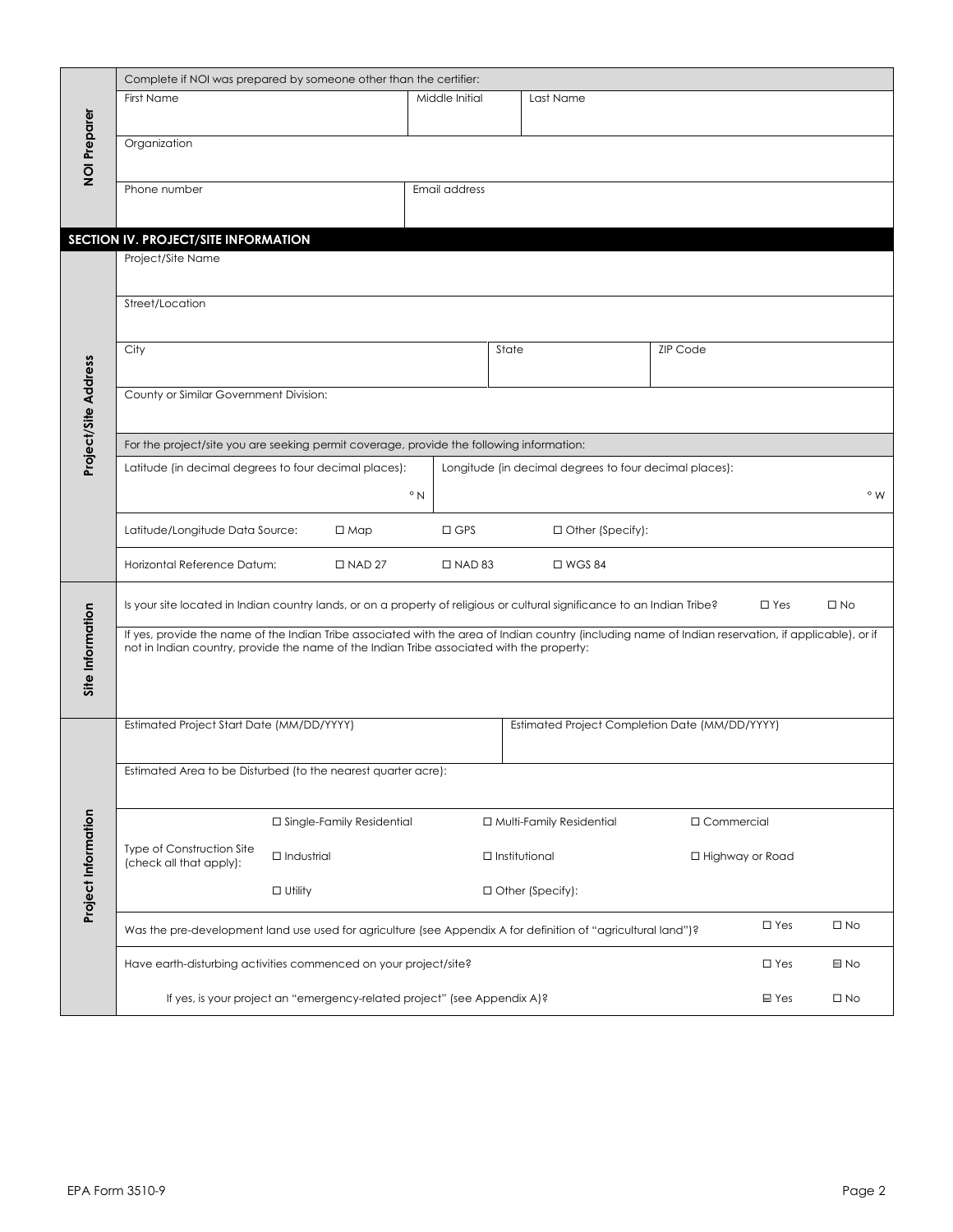|                              | Have stormwater discharges from your project/site been covered previously under an NPDES permit?                                                                                                                                                                                                                                                                                                                                                                                                                                                                                                                                                                                                                                                                                                                            |                                                                                                                                                                                          | $\Box$ Yes                                                                                                                 | $\square$ No                                                                                      |               |              |
|------------------------------|-----------------------------------------------------------------------------------------------------------------------------------------------------------------------------------------------------------------------------------------------------------------------------------------------------------------------------------------------------------------------------------------------------------------------------------------------------------------------------------------------------------------------------------------------------------------------------------------------------------------------------------------------------------------------------------------------------------------------------------------------------------------------------------------------------------------------------|------------------------------------------------------------------------------------------------------------------------------------------------------------------------------------------|----------------------------------------------------------------------------------------------------------------------------|---------------------------------------------------------------------------------------------------|---------------|--------------|
|                              |                                                                                                                                                                                                                                                                                                                                                                                                                                                                                                                                                                                                                                                                                                                                                                                                                             | If yes, provide the NPDES ID (if you had coverage under EPA's 2017 CGP) or the NPDES permit number (if you                                                                               | had coverage under an EPA individual permit):                                                                              |                                                                                                   |               |              |
|                              | Are there other operators that are covered under this permit for the same project site?                                                                                                                                                                                                                                                                                                                                                                                                                                                                                                                                                                                                                                                                                                                                     |                                                                                                                                                                                          | $\square$ Yes                                                                                                              | $\square$ No                                                                                      |               |              |
| Project Information          |                                                                                                                                                                                                                                                                                                                                                                                                                                                                                                                                                                                                                                                                                                                                                                                                                             | If yes, provide the NPDES ID number for all other operators at the site who have coverage under this permit:                                                                             |                                                                                                                            |                                                                                                   |               |              |
|                              |                                                                                                                                                                                                                                                                                                                                                                                                                                                                                                                                                                                                                                                                                                                                                                                                                             | Will there be demolition of any structure built or renovated before January 1, 1980?                                                                                                     |                                                                                                                            |                                                                                                   | $\Box$ Yes    | $\square$ No |
|                              |                                                                                                                                                                                                                                                                                                                                                                                                                                                                                                                                                                                                                                                                                                                                                                                                                             | If yes, do any of the structures being demolished have at least 10,000 square feet of floor space?                                                                                       |                                                                                                                            |                                                                                                   | $\square$ Yes | $\square$ No |
|                              | Will you be discharging dewatering water from your site?                                                                                                                                                                                                                                                                                                                                                                                                                                                                                                                                                                                                                                                                                                                                                                    |                                                                                                                                                                                          | $\square$ Yes                                                                                                              | $\square$ No                                                                                      |               |              |
|                              |                                                                                                                                                                                                                                                                                                                                                                                                                                                                                                                                                                                                                                                                                                                                                                                                                             | If yes, will you be discharging dewatering water from a current or former Federal or State remediation site?                                                                             |                                                                                                                            |                                                                                                   | $\square$ Yes | $\square$ No |
|                              | SECTION V. DISCHARGE INFORMATION                                                                                                                                                                                                                                                                                                                                                                                                                                                                                                                                                                                                                                                                                                                                                                                            |                                                                                                                                                                                          |                                                                                                                            |                                                                                                   |               |              |
| Project Information          | By indicating "Yes," I confirm that I understand that the CGP only authorizes the allowable stormwater discharges in Part 1.2.1 and<br>the allowable non-stormwater discharges listed in Part 1.2.2. Any discharges not expressly authorized in this permit cannot become<br>authorized or shielded from liability under CWA section 402(k) by disclosure to EPA, State, or local authorities after issuance of this<br>permit via any means, including the Notice of Intent (NOI) to be covered by the permit, the Stormwater Pollution Prevention Plan<br>(SWPPP), during an inspection, etc. If any discharges requiring NPDES permit coverage other than the allowable stormwater and<br>non-stormwater discharges listed in Parts 1.2.1 and 1.2.2 will be discharged, they must be covered under another NPDES permit. |                                                                                                                                                                                          |                                                                                                                            | $\Box$ Yes                                                                                        |               |              |
|                              | Does your project/site discharge stormwater into a Municipal Separate Storm Sewer System (MS4)?                                                                                                                                                                                                                                                                                                                                                                                                                                                                                                                                                                                                                                                                                                                             | $\square$ Yes                                                                                                                                                                            | $\square$ No                                                                                                               |                                                                                                   |               |              |
|                              | Are there any waters of the U.S. within 50 feet of your project's earth disturbances?                                                                                                                                                                                                                                                                                                                                                                                                                                                                                                                                                                                                                                                                                                                                       | $\square$ Yes                                                                                                                                                                            | $\square$ No                                                                                                               |                                                                                                   |               |              |
|                              |                                                                                                                                                                                                                                                                                                                                                                                                                                                                                                                                                                                                                                                                                                                                                                                                                             | For each point of discharge, provide the following receiving water information. (Attach a separate list if necessary)                                                                    |                                                                                                                            |                                                                                                   |               |              |
|                              | Point of Discharge ID                                                                                                                                                                                                                                                                                                                                                                                                                                                                                                                                                                                                                                                                                                                                                                                                       | Provide the name of the first water of<br>the U.S. that receives stormwater<br>directly from the point of discharge<br>and/or from the MS4 that the point of<br>discharge discharges to: | If the receiving water is impaired<br>(on the CWA 303(d) list), list the<br>pollutants that are causing the<br>impairment: | If a TMDL been completed for this<br>receiving waterbody, providing the<br>following information: |               |              |
|                              |                                                                                                                                                                                                                                                                                                                                                                                                                                                                                                                                                                                                                                                                                                                                                                                                                             |                                                                                                                                                                                          |                                                                                                                            | <b>TMDL Name and ID:</b>                                                                          |               |              |
| Receiving Waters Information |                                                                                                                                                                                                                                                                                                                                                                                                                                                                                                                                                                                                                                                                                                                                                                                                                             |                                                                                                                                                                                          |                                                                                                                            | Pollutant(s) for which there is a TMDL:                                                           |               |              |
|                              |                                                                                                                                                                                                                                                                                                                                                                                                                                                                                                                                                                                                                                                                                                                                                                                                                             |                                                                                                                                                                                          |                                                                                                                            | <b>TMDL Name and ID:</b>                                                                          |               |              |
|                              |                                                                                                                                                                                                                                                                                                                                                                                                                                                                                                                                                                                                                                                                                                                                                                                                                             |                                                                                                                                                                                          |                                                                                                                            |                                                                                                   |               |              |
|                              |                                                                                                                                                                                                                                                                                                                                                                                                                                                                                                                                                                                                                                                                                                                                                                                                                             |                                                                                                                                                                                          |                                                                                                                            | Pollutant(s) for which there is a TMDL:                                                           |               |              |
|                              |                                                                                                                                                                                                                                                                                                                                                                                                                                                                                                                                                                                                                                                                                                                                                                                                                             |                                                                                                                                                                                          |                                                                                                                            |                                                                                                   |               |              |
|                              |                                                                                                                                                                                                                                                                                                                                                                                                                                                                                                                                                                                                                                                                                                                                                                                                                             |                                                                                                                                                                                          |                                                                                                                            |                                                                                                   |               |              |
|                              |                                                                                                                                                                                                                                                                                                                                                                                                                                                                                                                                                                                                                                                                                                                                                                                                                             |                                                                                                                                                                                          |                                                                                                                            |                                                                                                   |               |              |
|                              |                                                                                                                                                                                                                                                                                                                                                                                                                                                                                                                                                                                                                                                                                                                                                                                                                             |                                                                                                                                                                                          |                                                                                                                            |                                                                                                   |               |              |
|                              |                                                                                                                                                                                                                                                                                                                                                                                                                                                                                                                                                                                                                                                                                                                                                                                                                             |                                                                                                                                                                                          |                                                                                                                            |                                                                                                   |               |              |
|                              |                                                                                                                                                                                                                                                                                                                                                                                                                                                                                                                                                                                                                                                                                                                                                                                                                             |                                                                                                                                                                                          |                                                                                                                            |                                                                                                   |               |              |
|                              |                                                                                                                                                                                                                                                                                                                                                                                                                                                                                                                                                                                                                                                                                                                                                                                                                             |                                                                                                                                                                                          |                                                                                                                            |                                                                                                   |               |              |
|                              |                                                                                                                                                                                                                                                                                                                                                                                                                                                                                                                                                                                                                                                                                                                                                                                                                             |                                                                                                                                                                                          |                                                                                                                            |                                                                                                   |               |              |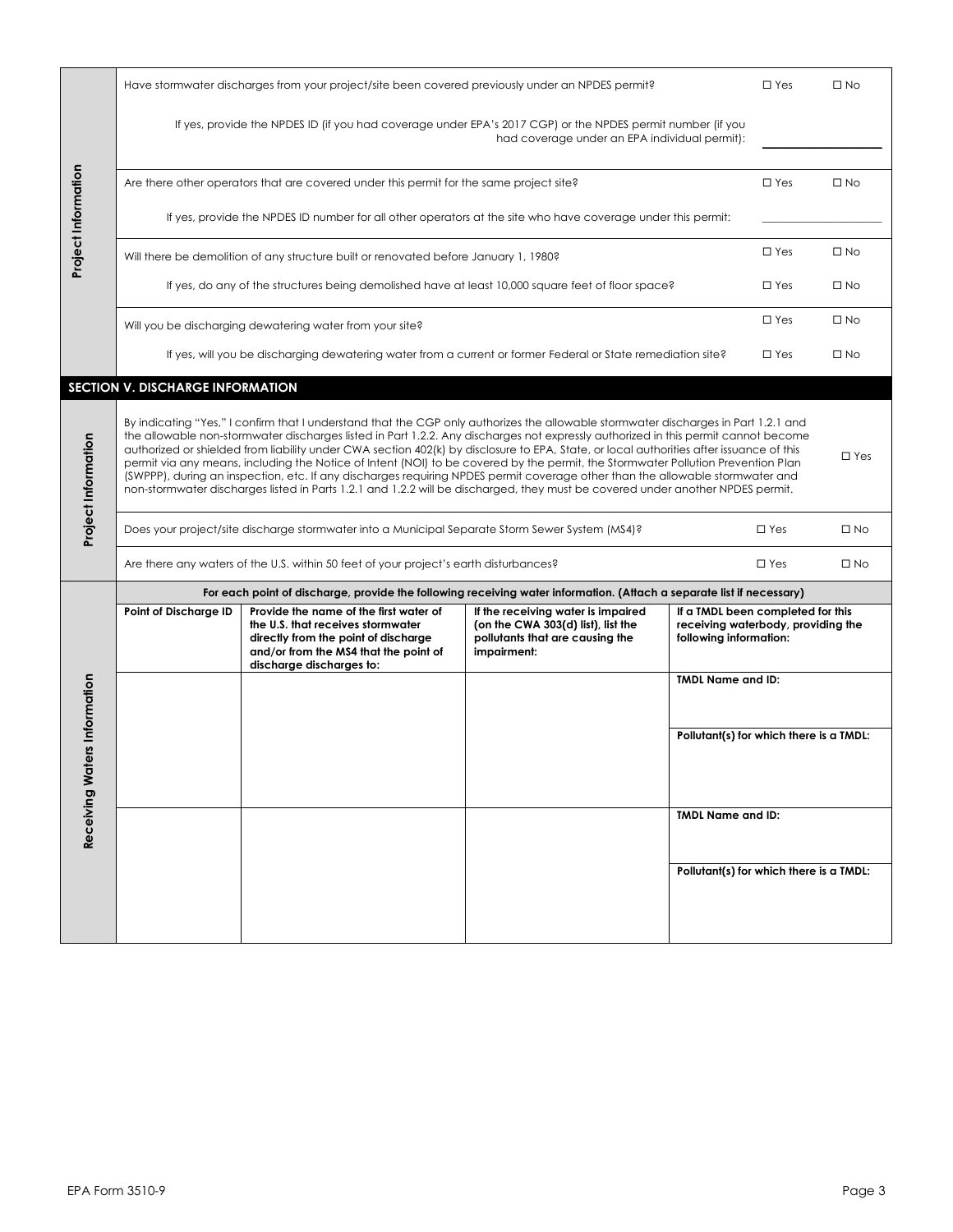|                              | For each point of discharge, provide the following receiving water information. (Attach a separate list if necessary) |                                                                                                                                                                                                                                                                                                                                                                                                  |                                                                                                                            |                                                                                                   |  |  |  |  |  |
|------------------------------|-----------------------------------------------------------------------------------------------------------------------|--------------------------------------------------------------------------------------------------------------------------------------------------------------------------------------------------------------------------------------------------------------------------------------------------------------------------------------------------------------------------------------------------|----------------------------------------------------------------------------------------------------------------------------|---------------------------------------------------------------------------------------------------|--|--|--|--|--|
|                              | Point of Discharge ID                                                                                                 | Provide the name of the first water of<br>the U.S. that receives stormwater<br>directly from the point of discharge<br>and/or from the MS4 that the point of<br>discharge discharges to:                                                                                                                                                                                                         | If the receiving water is impaired<br>(on the CWA 303(d) list), list the<br>pollutants that are causing the<br>impairment: | If a TMDL been completed for this<br>receiving waterbody, providing the<br>following information: |  |  |  |  |  |
|                              |                                                                                                                       |                                                                                                                                                                                                                                                                                                                                                                                                  |                                                                                                                            | <b>TMDL Name and ID:</b>                                                                          |  |  |  |  |  |
|                              |                                                                                                                       |                                                                                                                                                                                                                                                                                                                                                                                                  |                                                                                                                            |                                                                                                   |  |  |  |  |  |
|                              |                                                                                                                       |                                                                                                                                                                                                                                                                                                                                                                                                  |                                                                                                                            | Pollutant(s) for which there is a TMDL:                                                           |  |  |  |  |  |
|                              |                                                                                                                       |                                                                                                                                                                                                                                                                                                                                                                                                  |                                                                                                                            | <b>TMDL Name and ID:</b>                                                                          |  |  |  |  |  |
|                              |                                                                                                                       |                                                                                                                                                                                                                                                                                                                                                                                                  |                                                                                                                            | Pollutant(s) for which there is a TMDL:                                                           |  |  |  |  |  |
|                              |                                                                                                                       |                                                                                                                                                                                                                                                                                                                                                                                                  |                                                                                                                            | <b>TMDL Name and ID:</b>                                                                          |  |  |  |  |  |
|                              |                                                                                                                       |                                                                                                                                                                                                                                                                                                                                                                                                  |                                                                                                                            |                                                                                                   |  |  |  |  |  |
| Receiving Waters Information |                                                                                                                       |                                                                                                                                                                                                                                                                                                                                                                                                  |                                                                                                                            | Pollutant(s) for which there is a TMDL:                                                           |  |  |  |  |  |
|                              |                                                                                                                       |                                                                                                                                                                                                                                                                                                                                                                                                  |                                                                                                                            |                                                                                                   |  |  |  |  |  |
|                              |                                                                                                                       |                                                                                                                                                                                                                                                                                                                                                                                                  |                                                                                                                            | <b>TMDL Name and ID:</b>                                                                          |  |  |  |  |  |
|                              |                                                                                                                       |                                                                                                                                                                                                                                                                                                                                                                                                  |                                                                                                                            | Pollutant(s) for which there is a TMDL:                                                           |  |  |  |  |  |
|                              |                                                                                                                       |                                                                                                                                                                                                                                                                                                                                                                                                  |                                                                                                                            |                                                                                                   |  |  |  |  |  |
|                              |                                                                                                                       |                                                                                                                                                                                                                                                                                                                                                                                                  |                                                                                                                            | <b>TMDL Name and ID:</b>                                                                          |  |  |  |  |  |
|                              |                                                                                                                       |                                                                                                                                                                                                                                                                                                                                                                                                  |                                                                                                                            | Pollutant(s) for which there is a TMDL:                                                           |  |  |  |  |  |
|                              |                                                                                                                       |                                                                                                                                                                                                                                                                                                                                                                                                  |                                                                                                                            |                                                                                                   |  |  |  |  |  |
|                              |                                                                                                                       | Are any of the waters of the U.S. to which you discharge designated by the State or Tribal authority under its<br>antidegradation policy as a Tier 2 (or Tier 2.5) water (water quality exceeds levels necessary to support<br>propagation of fish, shellfish, and wildlife and recreation in and on the water) or as a Tier 3 water (Outstanding<br>National Resource Water)? (See Appendix F). |                                                                                                                            | $\square$ Yes<br>$\square$ No                                                                     |  |  |  |  |  |
|                              |                                                                                                                       | If yes, name(s) of receiving water(s) and its designation (Tier 2, Tier 2.5 or Tier 3):                                                                                                                                                                                                                                                                                                          |                                                                                                                            |                                                                                                   |  |  |  |  |  |
|                              |                                                                                                                       |                                                                                                                                                                                                                                                                                                                                                                                                  |                                                                                                                            |                                                                                                   |  |  |  |  |  |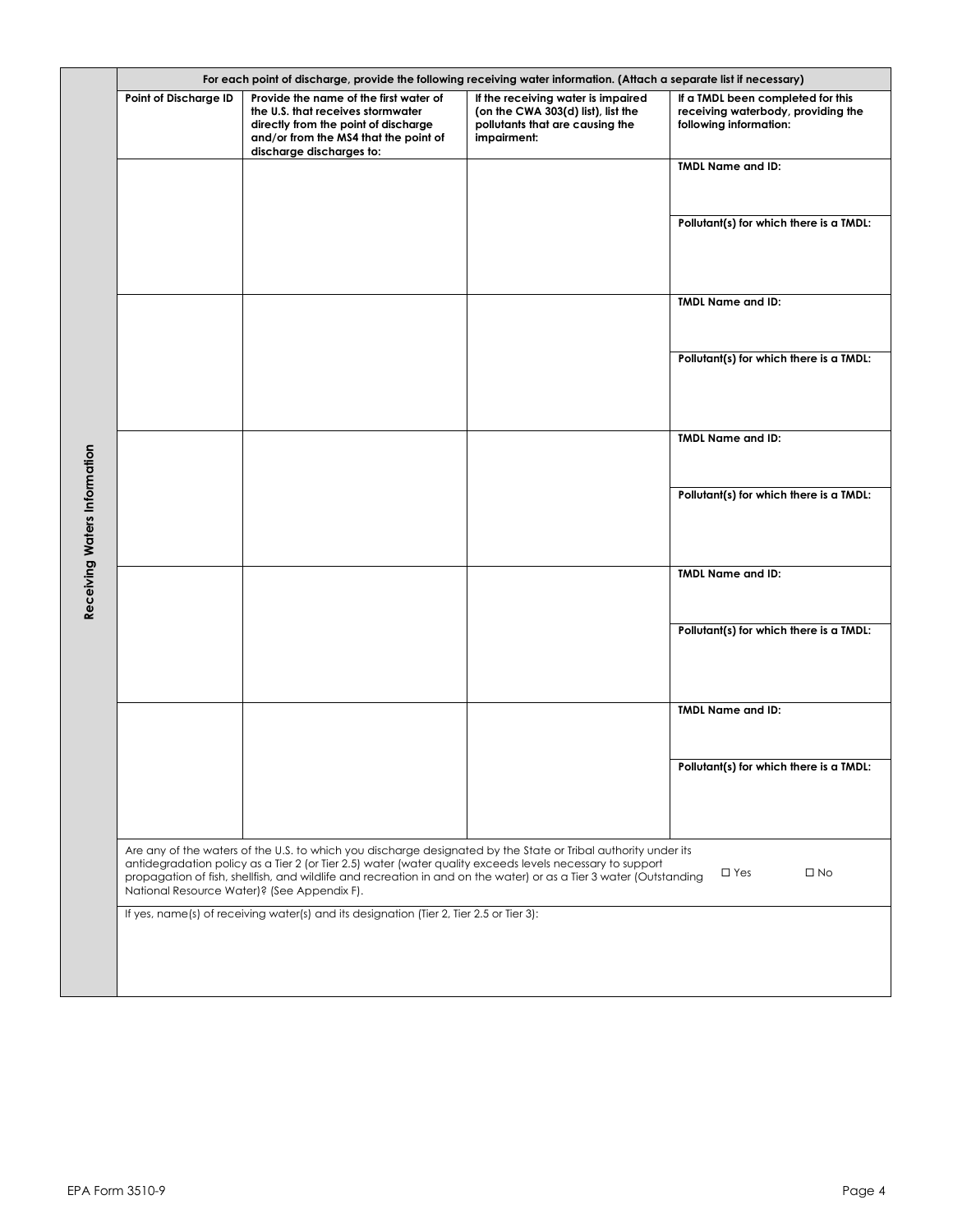|                                      | <b>SECTION VI. CHEMICAL TREATMENT INFORMATION</b>                                                                                                                                                                                                                                                                                                                                                                                                                                                                               |                |              |               |              |  |  |  |  |
|--------------------------------------|---------------------------------------------------------------------------------------------------------------------------------------------------------------------------------------------------------------------------------------------------------------------------------------------------------------------------------------------------------------------------------------------------------------------------------------------------------------------------------------------------------------------------------|----------------|--------------|---------------|--------------|--|--|--|--|
|                                      | Will you use polymers, flocculants, or other treatment chemicals at your construction site?                                                                                                                                                                                                                                                                                                                                                                                                                                     |                |              | $\square$ Yes | $\square$ No |  |  |  |  |
|                                      | If yes, will you use cationic treatment chemicals at your construction site*?                                                                                                                                                                                                                                                                                                                                                                                                                                                   |                |              | $\square$ Yes | $\square$ No |  |  |  |  |
|                                      | If yes, have you been authorized to use cationic treatment chemicals by your applicable EPA<br>Regional Office in advance of filing your NOI*?                                                                                                                                                                                                                                                                                                                                                                                  |                |              | $\square$ Yes | $\square$ No |  |  |  |  |
|                                      | If you have been authorized to use cationic treatment chemicals by your applicable EPA Regional Office, attach a copy of<br>your authorization letter and include documentation of the appropriate controls and implementation procedures designed to<br>ensure that your use of cationic treatment chemicals will not lead to a violation of water quality standards.                                                                                                                                                          |                |              |               |              |  |  |  |  |
| <b>Chemical Treatment</b>            | Please indicate the treatment chemicals that you will use:                                                                                                                                                                                                                                                                                                                                                                                                                                                                      |                |              |               |              |  |  |  |  |
|                                      | * Note: You are ineligible for coverage under this permit unless you notify your applicable EPA Regional Office in advance and the EPA office<br>authorizes coverage under this permit after you have included appropriate controls and implementation procedures designed to ensure that<br>your use of cationic treatment chemicals will not lead to a violation of water quality standards.                                                                                                                                  |                |              |               |              |  |  |  |  |
|                                      | SECTION VII. STORMWATER POLLUTION PREVENTION PLAN (SWPPP) AND PERSONNEL TRAINING INFORMATION                                                                                                                                                                                                                                                                                                                                                                                                                                    |                |              |               |              |  |  |  |  |
|                                      | Has the SWPPP been prepared in advance of filing this NOI, as required?                                                                                                                                                                                                                                                                                                                                                                                                                                                         | $\square$ Yes  | $\square$ No |               |              |  |  |  |  |
| SWPPP                                | By indicating "Yes," I confirm that all required personnel, including those conducting inspections at your site, will meet the<br>$\square$ Yes<br>training requirements in Part 6 of this permit.                                                                                                                                                                                                                                                                                                                              |                |              |               |              |  |  |  |  |
|                                      | First Name                                                                                                                                                                                                                                                                                                                                                                                                                                                                                                                      | Middle Initial | Last Name    |               |              |  |  |  |  |
| SWPPP Contact<br>Information         | Professional Title                                                                                                                                                                                                                                                                                                                                                                                                                                                                                                              |                |              |               |              |  |  |  |  |
|                                      | Phone number                                                                                                                                                                                                                                                                                                                                                                                                                                                                                                                    | Email address  |              |               |              |  |  |  |  |
|                                      | <b>SECTION VIII. ENDANGERED SPECIES PROTECTION</b>                                                                                                                                                                                                                                                                                                                                                                                                                                                                              |                |              |               |              |  |  |  |  |
| <b>Endangered Species Protection</b> | In accordance with Part 1.1.5, if the EPA Regional Office grants you a waiver from electronic reporting, you must complete the worksheet in<br>Appendix D to select your eligibility criteria with respect to the protection of Federally listed threatened or endangered species and Federally<br>designated "critical habitat" under the Endangered Species Act (ESA) [hereinafter "ESA-listed species and designated critical habitat(s)"] from<br>discharges and discharge-related activities authorized under this permit. |                |              |               |              |  |  |  |  |
|                                      | You must submit the ESA worksheet and all required supporting documentation with this NOI. If you do not submit the worksheet and the<br>required supporting documentation with your NOI, your NOI will be considered incomplete. After you submit your NOI and before your NOI is<br>authorized, EPA may notify you if any additional controls are necessary to ensure your discharges are not likely to result in any short- or long-<br>term adverse effects on ESA-listed species and critical habitat.                     |                |              |               |              |  |  |  |  |
|                                      | By indicating "Yes," I confirm that you have included the completed ESA worksheet from Appendix D and all required<br>$\square$ Yes<br>supporting information for your criterion selection with the submission of this NOI.                                                                                                                                                                                                                                                                                                     |                |              |               |              |  |  |  |  |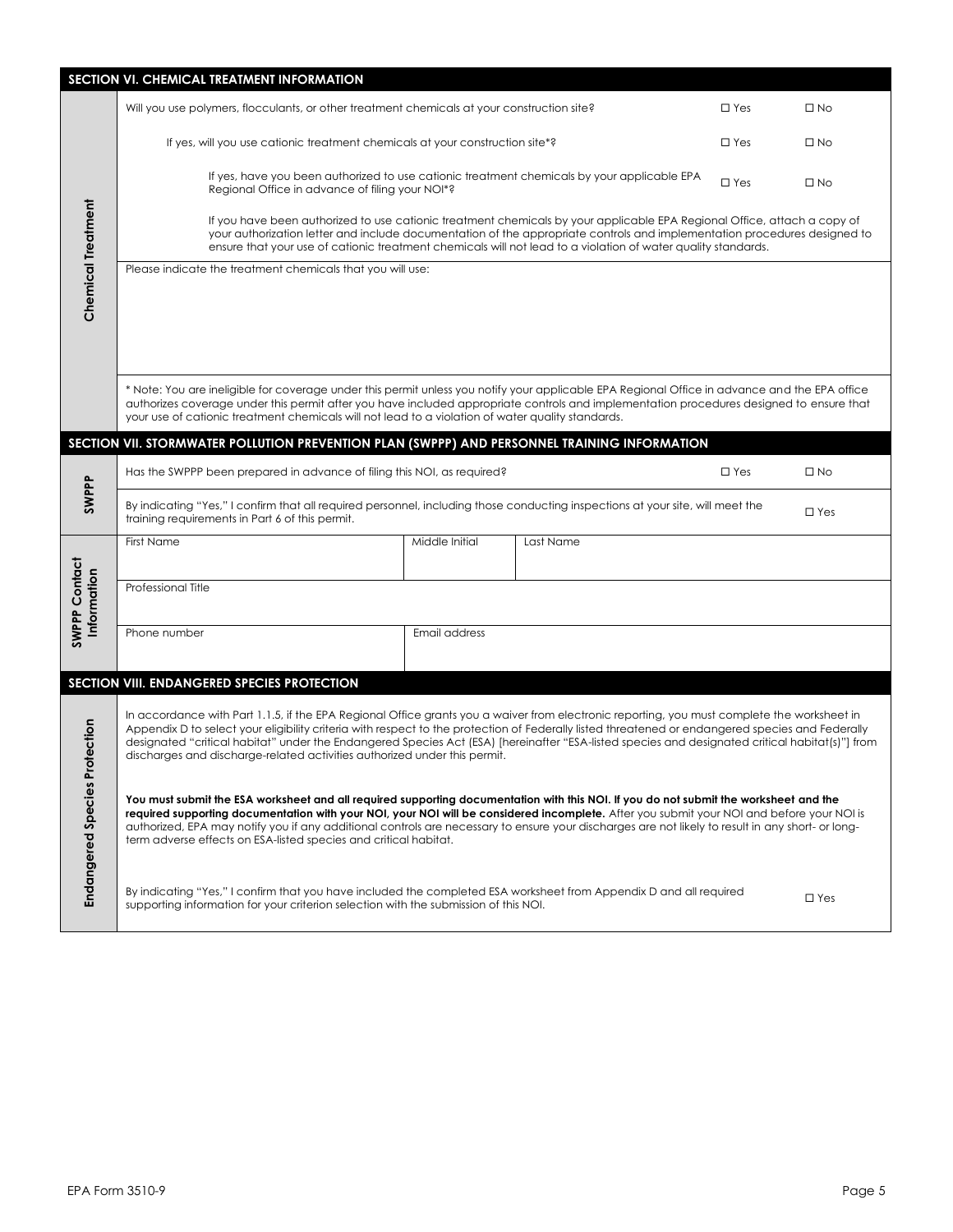|                              | SECTION IX. HISTORIC PRESERVATION                                                                                                                                                                                                                                                                                                                                                                                                                                                                                                                                                                                                                                                                                                                                                         |                                                                                                                                              |                                                                           |                                                                                                                                                                                                                                                                                 |                   |            |              |  |  |  |
|------------------------------|-------------------------------------------------------------------------------------------------------------------------------------------------------------------------------------------------------------------------------------------------------------------------------------------------------------------------------------------------------------------------------------------------------------------------------------------------------------------------------------------------------------------------------------------------------------------------------------------------------------------------------------------------------------------------------------------------------------------------------------------------------------------------------------------|----------------------------------------------------------------------------------------------------------------------------------------------|---------------------------------------------------------------------------|---------------------------------------------------------------------------------------------------------------------------------------------------------------------------------------------------------------------------------------------------------------------------------|-------------------|------------|--------------|--|--|--|
| <b>Historic Preservation</b> | Are you installing any stormwater controls as described in Appendix E that require subsurface earth<br>disturbance? (Appendix E, Step 1)                                                                                                                                                                                                                                                                                                                                                                                                                                                                                                                                                                                                                                                  |                                                                                                                                              |                                                                           |                                                                                                                                                                                                                                                                                 |                   | $\Box$ Yes | $\Box$ No    |  |  |  |
|                              | If yes, have prior surveys or evaluations conducted on the site have already determined historic<br>properties do not exist, or that prior disturbances have precluded the existence of historic properties?<br>(Appendix E, Step 2)                                                                                                                                                                                                                                                                                                                                                                                                                                                                                                                                                      |                                                                                                                                              |                                                                           |                                                                                                                                                                                                                                                                                 |                   | $\Box$ Yes | $\square$ No |  |  |  |
|                              |                                                                                                                                                                                                                                                                                                                                                                                                                                                                                                                                                                                                                                                                                                                                                                                           |                                                                                                                                              | controls will have no effect on historic properties? (Appendix E, Step 3) | If no, have you determined that your installation of subsurface earth-disturbing stormwater                                                                                                                                                                                     |                   | $\Box$ Yes | $\square$ No |  |  |  |
|                              | Step 4)                                                                                                                                                                                                                                                                                                                                                                                                                                                                                                                                                                                                                                                                                                                                                                                   |                                                                                                                                              |                                                                           | If no, did the SHPO, THPO, or other Tribal representative (whichever applies) respond to<br>you within the 15 calendar days to indicate whether the subsurface earth disturbances<br>caused by the installation of stormwater controls affect historic properties? (Appendix E, |                   | $\Box$ Yes | $\square$ No |  |  |  |
|                              |                                                                                                                                                                                                                                                                                                                                                                                                                                                                                                                                                                                                                                                                                                                                                                                           | If yes, describe the nature of their response:                                                                                               |                                                                           |                                                                                                                                                                                                                                                                                 |                   |            |              |  |  |  |
|                              | $\Box$<br>Written indication that no historic properties will be affected by the installation of stormwater controls.                                                                                                                                                                                                                                                                                                                                                                                                                                                                                                                                                                                                                                                                     |                                                                                                                                              |                                                                           |                                                                                                                                                                                                                                                                                 |                   |            |              |  |  |  |
|                              | Written indication that adverse effects to historic properties from the installation of stormwater controls can be<br>$\Box$<br>mitigated by agreed upon actions.                                                                                                                                                                                                                                                                                                                                                                                                                                                                                                                                                                                                                         |                                                                                                                                              |                                                                           |                                                                                                                                                                                                                                                                                 |                   |            |              |  |  |  |
|                              | $\Box$                                                                                                                                                                                                                                                                                                                                                                                                                                                                                                                                                                                                                                                                                                                                                                                    | No agreement has been reached regarding measures to mitigate effects to historic properties from the<br>installation of stormwater controls. |                                                                           |                                                                                                                                                                                                                                                                                 |                   |            |              |  |  |  |
|                              | $\Box$<br>Other (Specify):                                                                                                                                                                                                                                                                                                                                                                                                                                                                                                                                                                                                                                                                                                                                                                |                                                                                                                                              |                                                                           |                                                                                                                                                                                                                                                                                 |                   |            |              |  |  |  |
|                              | SECTION X. CERTIFICATION INFORMATION                                                                                                                                                                                                                                                                                                                                                                                                                                                                                                                                                                                                                                                                                                                                                      |                                                                                                                                              |                                                                           |                                                                                                                                                                                                                                                                                 |                   |            |              |  |  |  |
|                              | I certify under penalty of law that this document and all attachments were prepared under my direction or supervision in accordance with a<br>system designed to assure that qualified personnel properly gathered and evaluated the information submitted. Based on my inquiry of the<br>person or persons who manage the system, or those persons directly responsible for gathering the information, the information submitted is, to<br>the best of my knowledge and belief, true, accurate, and complete. I have no personal knowledge that the information submitted is other<br>than true, accurate, and complete. I am aware that there are significant penalties for submitting false information, including the possibility of<br>fine and imprisonment for knowing violations. |                                                                                                                                              |                                                                           |                                                                                                                                                                                                                                                                                 |                   |            |              |  |  |  |
|                              | First Name                                                                                                                                                                                                                                                                                                                                                                                                                                                                                                                                                                                                                                                                                                                                                                                |                                                                                                                                              | Middle Initial                                                            | Last Name                                                                                                                                                                                                                                                                       |                   |            |              |  |  |  |
| Certification Information    | Title                                                                                                                                                                                                                                                                                                                                                                                                                                                                                                                                                                                                                                                                                                                                                                                     |                                                                                                                                              |                                                                           |                                                                                                                                                                                                                                                                                 |                   |            |              |  |  |  |
|                              | Signature                                                                                                                                                                                                                                                                                                                                                                                                                                                                                                                                                                                                                                                                                                                                                                                 |                                                                                                                                              |                                                                           |                                                                                                                                                                                                                                                                                 | Date (MM/DD/YYYY) |            |              |  |  |  |
| <b>Email Address</b>         |                                                                                                                                                                                                                                                                                                                                                                                                                                                                                                                                                                                                                                                                                                                                                                                           |                                                                                                                                              |                                                                           |                                                                                                                                                                                                                                                                                 |                   |            |              |  |  |  |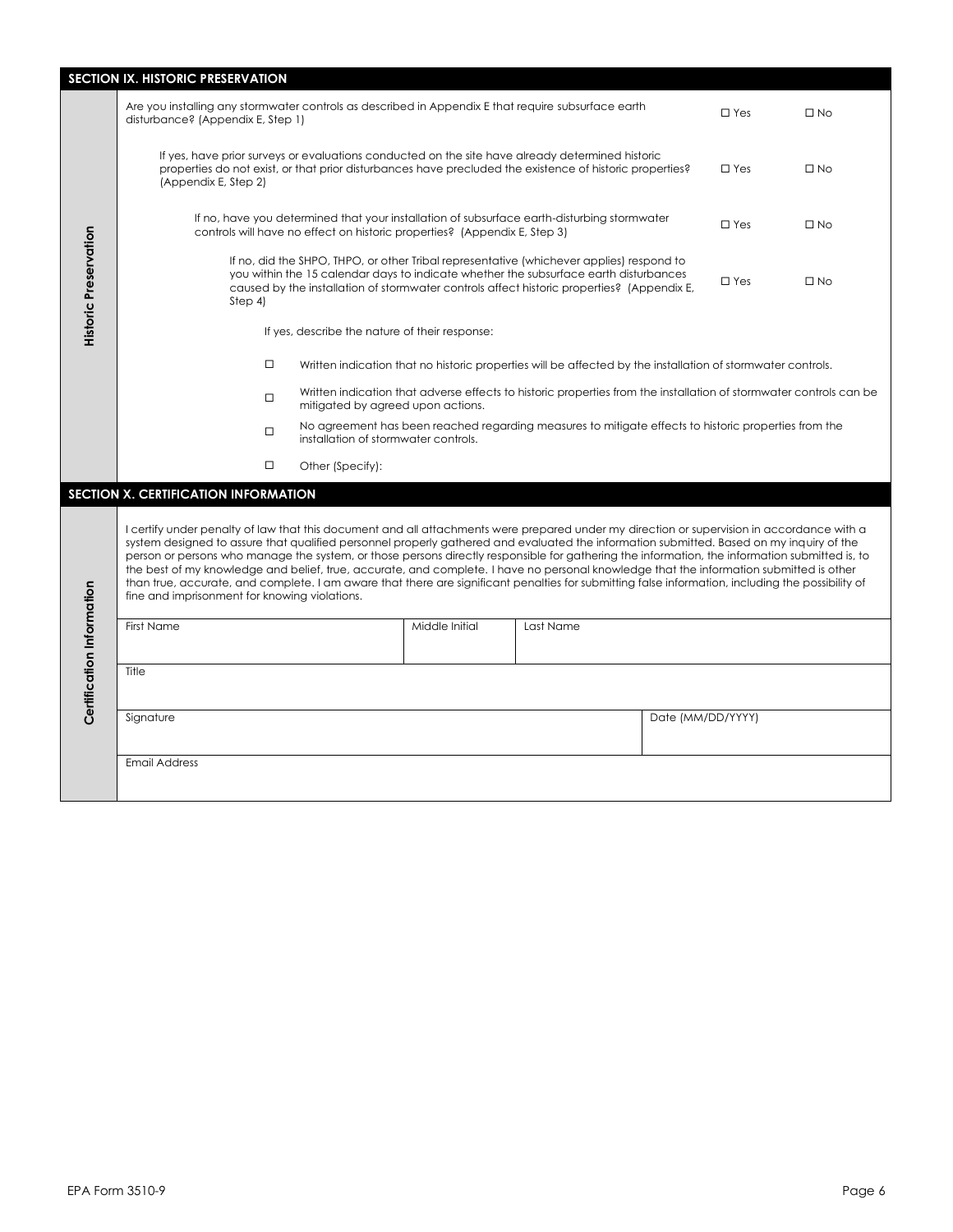## **Instructions for Completing EPA Form 3510-9**

## **Notice of Intent for the 2022 NPDES Construction General Permit**

**NPDES Form Date (02/22) This Form Replaces Form 3510-9 (02/17) Form Approved OMB No. 2040-0305**

#### **General Instructions**

#### **Who Must File an NOI Form?**

Under the provisions of the Clean Water Act, as amended (33 U.S.C. 1251 et. seq.; the Act), Federal law prohibits stormwater discharges from certain construction activities to waters of the U.S. unless that discharge is covered under a National Pollutant Discharge Elimination System (NPDES) permit. Operators of construction sites where one or more acres are disturbed, smaller sites that are part of a larger common plan of development or sale where there is a cumulative disturbance of at least one acre, or any other site specifically designated by the Director, must obtain coverage under an NPDES general permit. For coverage under the 2022 CGP, each person, firm, public organization, or any other entity that meets either of the following criteria must file a Notice of Intent form: (1) they have operational control over construction plans and specifications, including the ability to make modifications to those plans and specifications; or (2) they have day-to-day operational control of those activities at the project necessary to ensure compliance with the permit conditions. If you have questions about whether you need a NPDES stormwater permit, or if you need information to determine whether EPA or your State agency is the permitting authority, contact your EPA Regional Office.

#### **Completing the Form**

Obtain and read a copy of the 2022 CGP, viewable at https://www.epa.gov/npdes/stormwater-discharges-

construction-activities#cgp. To complete this form, type or print uppercase letters, in the appropriate areas only. Please place each character between the marks (abbreviate if necessary to stay within the number of characters allowed for each item). Use one space for breaks between words, but not for punctuation marks unless they are needed to clarify your response. If you have any questions on this form, telephone EPA's NOI Processing Center at (866) 352-7755. **Please submit the original document with signature in ink - do not send a photocopied signature.**

## <span id="page-7-0"></span>**Section I. Approval to Use Paper NOI Form**

You must indicate whether you have been granted a waiver from electronic reporting from the EPA Regional Office. Note that you are not authorized to use this paper NOI form unless the EPA Regional Office has approved its use. Where you have obtained approval to use this form, indicate the waiver that you have been granted, the name of the EPA staff person who granted the waiver, and the date that approval was provided.

See https://www.epa.gov/npdes/contact-usstormwater#regional for a list of EPA Regional Office contacts.

#### <span id="page-7-1"></span>**Section II. Permit Information**

Provide the master permit number of the permit under which you are applying for coverage (see Appendix B of the general permit for the list of eligible master permit numbers)

#### <span id="page-7-2"></span>**Section III. Operator Information**

Provide the legal name of the person, firm, public organization, or any other entity that operates the project described in this NOI. Refer to Appendix A of the permit for the definition of "operator".

Indicate whether you are seeking coverage under this permit as a "Federal Operator" or "Federal Facility" as defined in Appendix A.

Also provide a point of contact, the operator's mailing address, county, telephone number, and e-mail address (to be notified via e-mail of NOI approval when available). Correspondence for the NOI will be sent to this address.

If the NOI was prepared by someone other than the certifier (for example, if the NOI was prepared by the facility SWPPP contact or a consultant for the certifier's signature), include the full name, organization, phone number, and email address of the NOI preparer.

# <span id="page-7-3"></span>**Section IV. Project/Site Information**

Enter the official or legal name and complete street address, including city, State, ZIP code, and county or similar government subdivision of the project or site. If the project or site lacks a street address, indicate the general location of the site (e.g., Intersection of State Highways 61 and 34). Complete site information must be provided for permit coverage to be granted.

Provide the latitude and longitude of your facility in decimal degrees format. The latitude and longitude of your facility can be determined in several different ways, including through the use of global positioning system (GPS) receivers, U.S. Geological Survey (U.S.G.S.) topographic or quadrangle maps, and web-based siting tools, among others. For consistency, EPA requests that measurements be taken from the approximate center of the construction site. For linear construction sites, the measurement should be taken midpoint of the site. If known, enter the horizontal reference datum for your latitude and longitude. The horizontal reference datum is shown on the bottom left corner of USGS topographic maps; it is also available for GPS receivers.

Indicate whether the project is in Indian country lands or located on a property of religious or cultural significance to an Indian Tribe, and if so, provide the name of the Indian Tribe associated with the area of Indian country (including name of Indian reservation, if applicable), or if not in Indian country, provide the name of the Indian Tribe associated with the property.

Enter the estimated construction start and completion dates using four digits for the year (i.e., 10/06/2012). Indicate to the nearest quarter acre the estimated area to be disturbed. Indicate the type of construction site.

Indicate whether the pre-development land use of the site was used for agriculture Appendix A defines "agricultural land" as cropland, grassland, rangeland, pasture, and other agricultural land, on which agricultural and forest-related products or livestock are produced and resource concerns may be addressed. Agricultural lands include cropped woodland, marshes, incidental areas included in the agricultural operation, and other types of agricultural land used for the production of livestock.

Indicate whether earth-disturbing activities have already commenced on your project/site. If earth-disturbing activities have commenced on your site because stormwater discharges from the site have been previously covered under a NPDES permit, you must provide the 2017 CGP NPDES ID or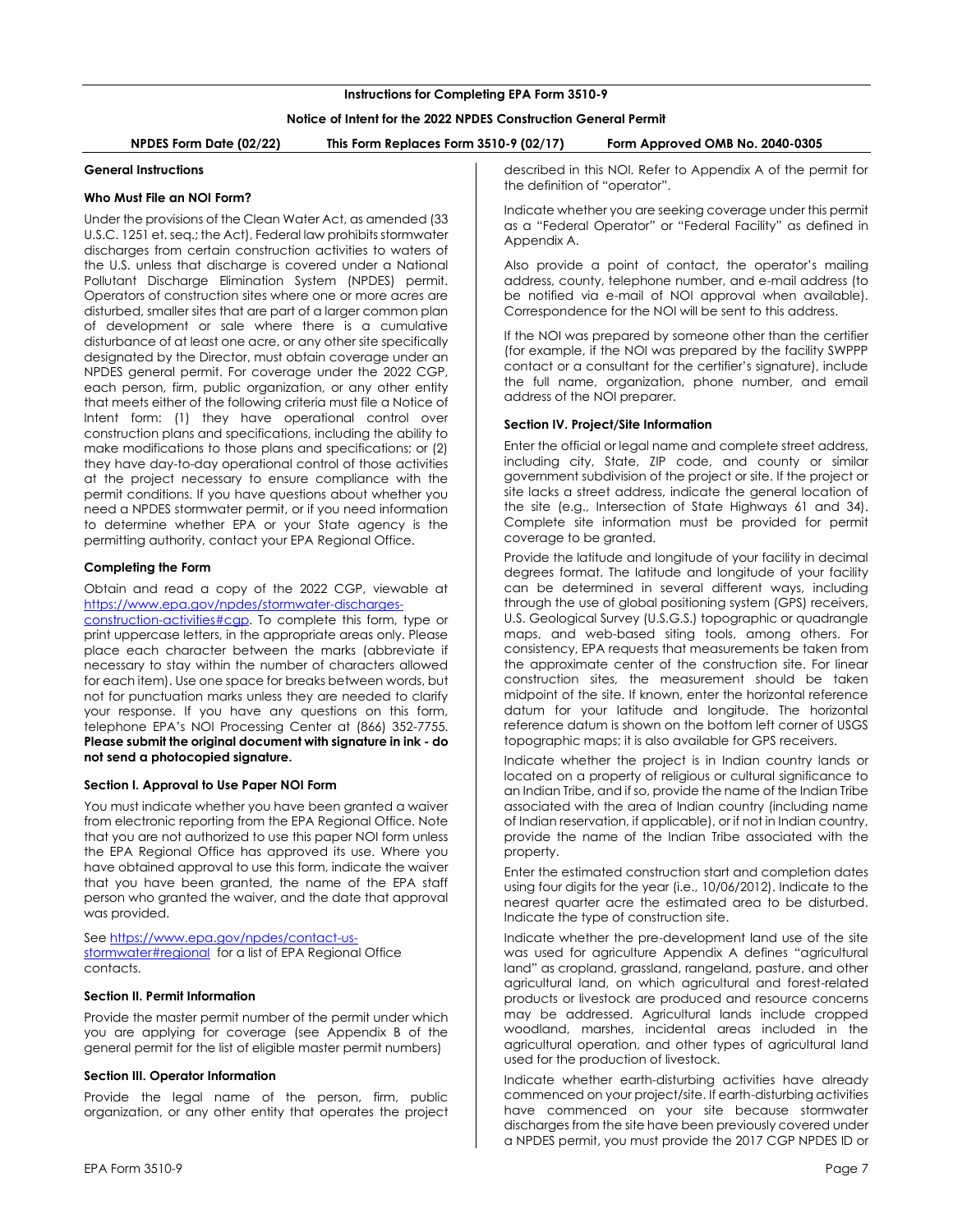the NPDES permit number if coverage was under an individual permit.

Indicate if demolition is occurring, and if so, if the structure has at least 10,000 square feet of floor space.

Indicate if there are other operators covered under this permit for the same project site. If there are multiple operators, provide the NPDES ID number for the other operators at the site who have coverage under this permit.

Indicate whether you will be discharging dewatering water, as defined in Appendix A, during the course of the project. If you will be discharging dewatering water, indicate whether the site from which you will be dewatering is located on a current or former Federal or State remediation site. Federal remediation sites include cleanups covered by Superfund (both National Priorities List (NPL) sites and non-NPL sites), Resource Conservation and Recovery Act (RCRA) corrective actions sites, cleanups at Federal Facilities, and Federal, State, or Tribal brownfields sites. State remediation sites could include, for instance, brownfield site cleanups funded by the State, State superfund sites, and petroleum tank release sites. Operators may use online mapping resources, such as EPA's Cleanups in My Community Map, to help determine if they are located on a remediation site. The Cleanups in My Community Map is viewable at:

https://ordspub.epa.gov/ords/cimc/f?p=cimc:map::::71

#### <span id="page-8-0"></span>**Section V. Discharge Information**

You must confirm that you understand that the CGP only authorizes the allowable stormwater discharges listed in Part 1.2.1 and the allowable non-stormwater discharges listed in Part 1.2.2. Any discharges not expressly authorized under the CGP are not covered by the CGP or the permit shield provision of the CWA Section 402(k) and they cannot become authorized or shielded by disclosure to EPA, State, or local authorities via the NOI to be covered by the permit or by any other means (e.g., in the SWPPP or during an inspection). If any discharges requiring NPDES permit coverage other than the allowable stormwater and nonstormwater discharges listed in Parts 1.2.1 and 1.2.2 will be discharged, they must either be eliminated or covered under another NPDES permit.

Indicate whether discharges from the site will enter into a municipal separate storm sewer system (MS4), as defined in Appendix A.

Also, indicate whether any waters of the U.S. exist within 50 feet from your site. Note that if "yes", you are required to comply with the requirement in Part 2.2.1 of the permit to provide natural buffers or equivalent erosion and sediment controls.

For each unique point of discharge you list, you must specify the name of the first water of the U.S. that receives stormwater directly from the point of discharge and/or from the MS4 that the point of discharge discharges to. You must specify whether any waters of the U.S. that you discharge to are listed as "impaired" as defined in Appendix A, and the pollutants for which the water is impaired. You must identify any Total Maximum Daily Loads (TMDL) that have been completed for any of the waters of the U.S. that you discharge to. Operators may find it useful to use EPA's Discharge Mapping Tool to determine whether the water of the U.S. is impaired, the pollutant causing the impairment, and whether a TMDL exists for the water body. The Discharge Mapping Tool is viewable at https://www.epa.gov/npdes/epas-stormwater-dischargemapping-tools.

Indicate whether discharges from the site will enter into a water of the U.S. that is designated as a Tier 2, Tier 2.5, or Tier 3 water. A list of Tier 2, 2.5, and 3 waters is provided at https://www.epa.gov/npdes/construction-general-permitresources-tools-and-templates. If the answer is "yes", name all waters designated as Tier 2, Tier 2.5, or Tier 3 to which the site will discharge.

## <span id="page-8-1"></span>**Section VI. Chemical Treatment Information**

Indicate whether the site will use polymers, flocculants, or other treatment chemicals. Indicate whether the site will employ cationic treatment chemicals. If the answer is "yes" to either question, indicate which chemical(s) you will use. Note that you are not eligible for coverage under this permit to use cationic treatment chemicals unless you notify your applicable EPA Regional Office in advance and the EPA office authorizes coverage under this permit after you have included appropriate controls and implementation procedures designed to ensure that your use of cationic treatment chemicals will not lead to a violation of water quality standards. If you have been authorized to use cationic treatment chemicals by your applicable EPA Regional Office, attach a copy of your authorization letter and include documentation of the appropriate controls and implementation procedures designed to ensure that your use of cationic treatment chemicals will not lead to a violation of water quality standards. Examples of cationic treatment chemicals include, but are not limited to, cationic polyacrylamide (C-PAM), PolyDADMAC (POLY DIALLYL DIMETHYL AMMONIUM CHLORIDE), and chitosan.

#### <span id="page-8-2"></span>**Section VII. Stormwater Pollution Prevention Plan (SWPPP) and Personnel Training Information**

All sites eligible for coverage under this permit are required to prepare a SWPPP in advance of filing the NOI, in accordance with Part 7. Indicate whether the SWPPP has been prepared in advance of filing the NOI.

Confirm that all required personnel, including those conducting inspections at your site, will meet the training requirements in Part 6 of this permit.

Indicate the street, city, State, and ZIP code where the SWPPP can be found. Indicate the contact information (name, organization, phone, and email) for the person who developed the SWPPP for this project.

## <span id="page-8-3"></span>**Section VIII. Endangered Species Information**

Confirm that you have included the completed ESA worksheet from Appendix D and all required supporting information for your criterion selection with the submission of this NOI.

#### <span id="page-8-4"></span>**Section IX. Historic Preservation**

Use the instructions in Appendix E to complete the questions on the NOI form regarding historic preservation.

#### <span id="page-8-5"></span>**Section X. Certification Information**

The NOI must be signed as follows:

*For a corporation:* By a responsible corporate officer. For the purpose of this Section, a responsible corporate officer means:

(i) a president, secretary, treasurer, or vice-president of the corporation in charge of a principal business function, or any other person who performs similar policy- or decision-making functions for the corporation, or (ii) the manager of one or more manufacturing, production, or operating facilities, provided, the manager is authorized to make management decisions which govern the operation of the regulated facility including having the explicit or implicit duty of making